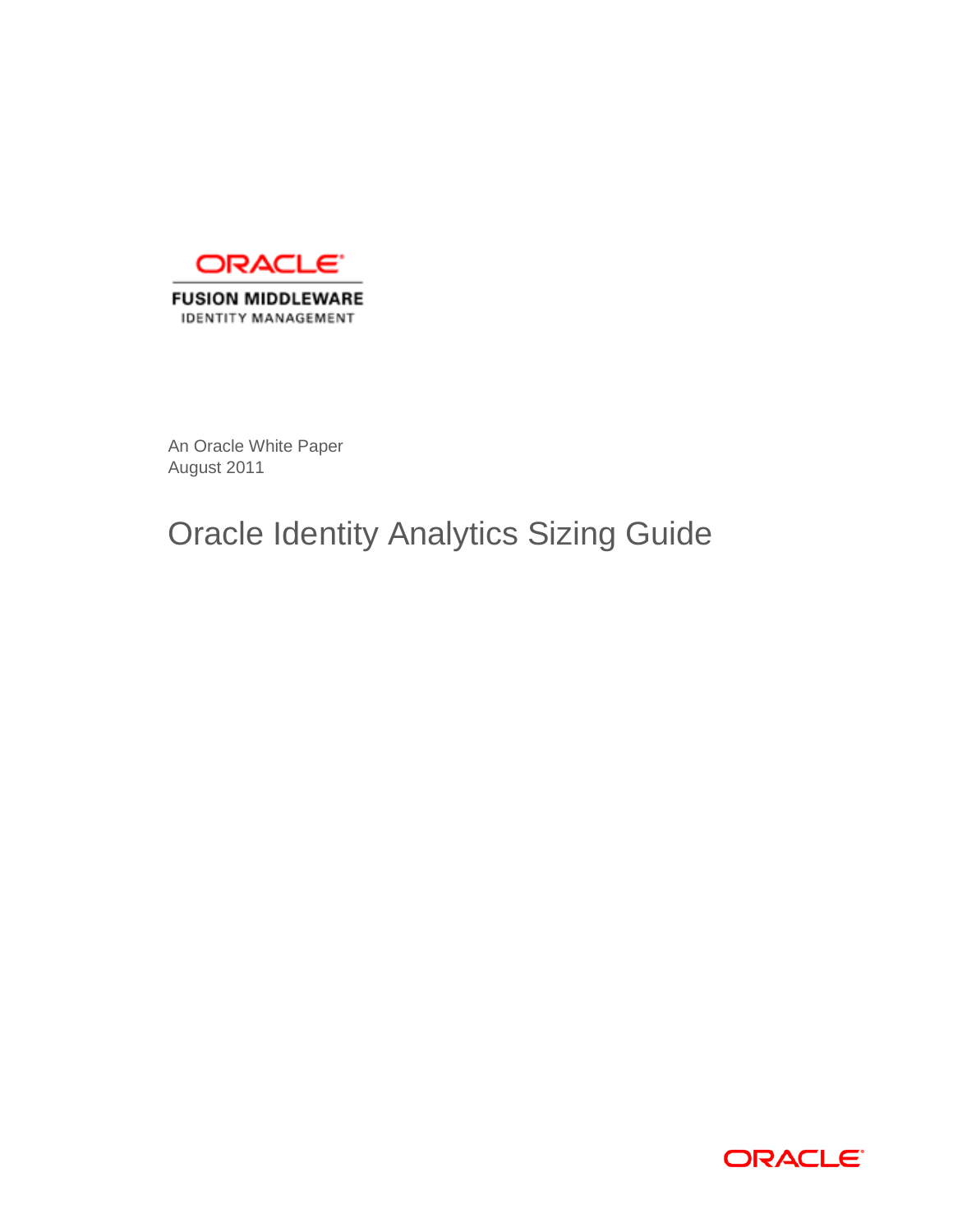**Oracle Identity Analytics Sizing Guide** 

# Disclaimer

The following is intended to outline our general product direction. It is intended for information purposes only, and may not be incorporated into any contract. It is not a commitment to deliver any material, code, or functionality, and should not be relied upon in making purchasing decisions. The development, release, and timing of any features or functionality described for Oracle's products remains at the sole discretion of Oracle.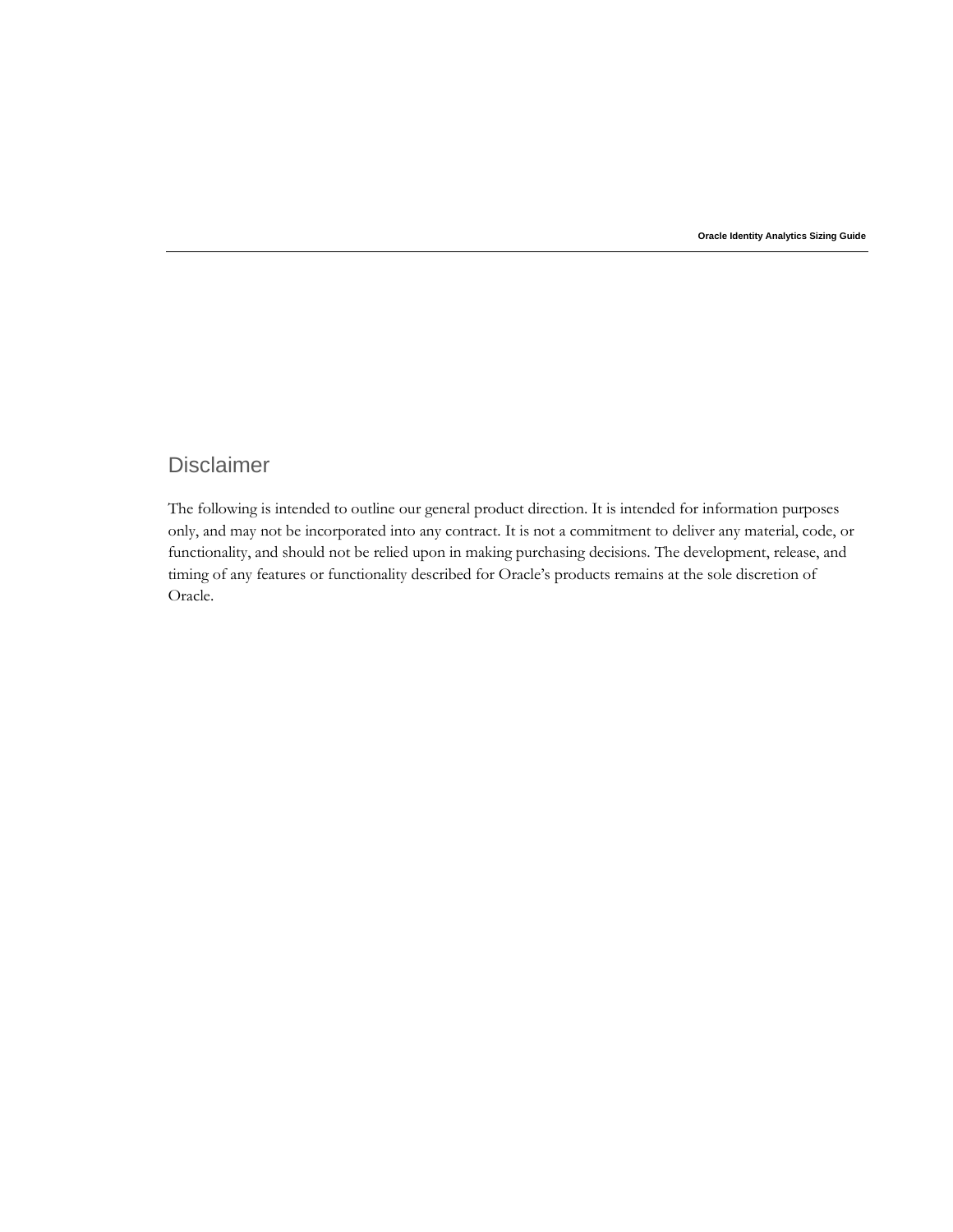| Application Server JVM Heap and RAM (Vertical Scaling) 7 |  |
|----------------------------------------------------------|--|
|                                                          |  |
| Oracle Identity Analytics Database Size Calculation 8    |  |
|                                                          |  |
|                                                          |  |
|                                                          |  |
| Determine Database Disk Space Requirement 8              |  |
|                                                          |  |
|                                                          |  |
|                                                          |  |
|                                                          |  |
|                                                          |  |
|                                                          |  |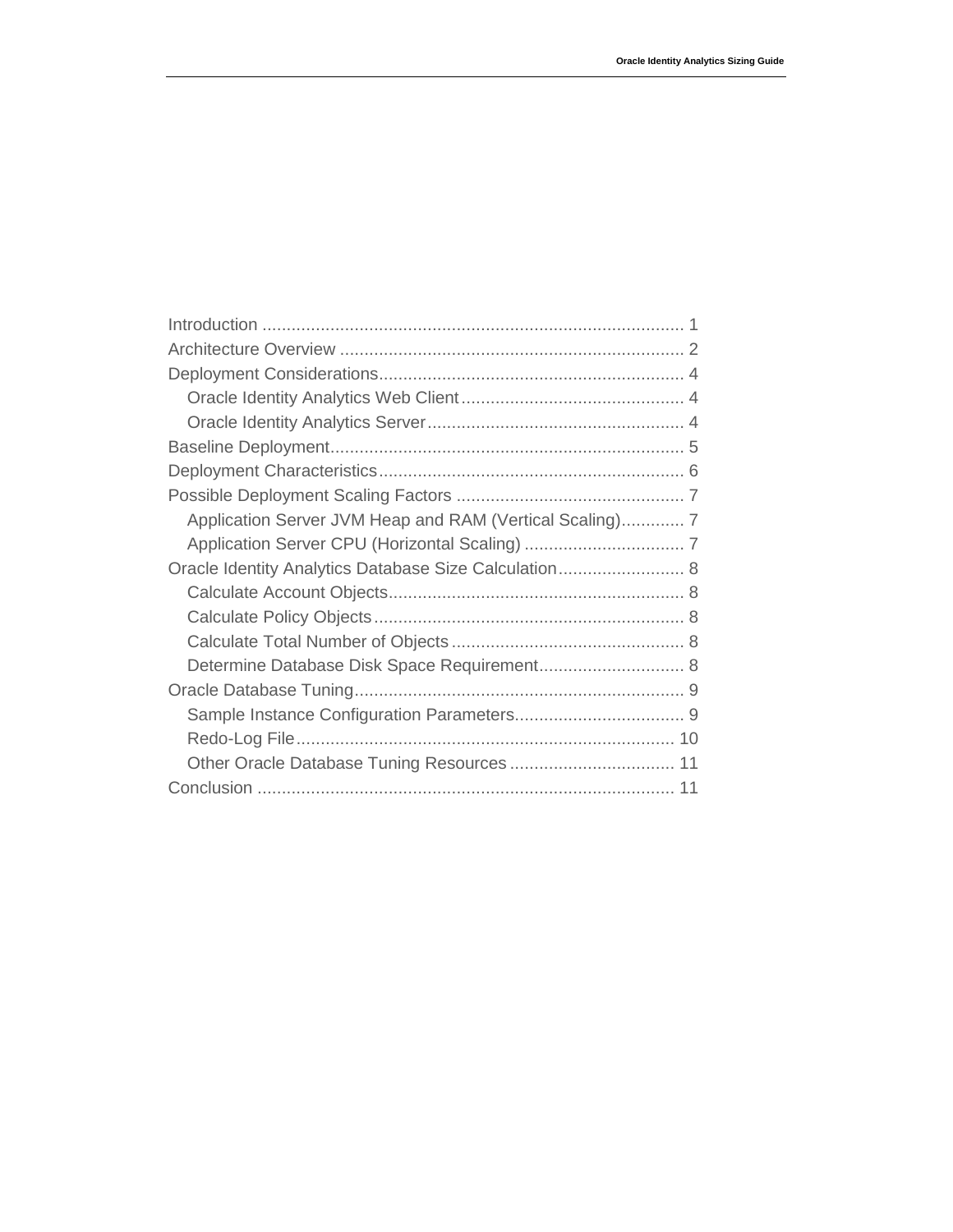**1**

## <span id="page-3-0"></span>Introduction

Oracle Identity Analytics is a feature rich identity and access governance solution that empowers users with advanced identity analytics and dashboards, so organizations can proactively monitor, analyze, review and govern user access in order to mitigate risk, build transparency and satisfy compliance mandates.

This document outlines an estimate of hardware and software requirements for deploying Oracle Identity Analytics. A basic deployment scenario is described and scaling recommendations are provided. These recommendations should be considered as guidance while planning product deployment.

Assumptions made in this document are:

- A highly available environment is desired.
- RDMS specific best practices for high availability, backup and recovery are being followed.
- Load balancing specifics, software and hardware, is beyond the scope of this document.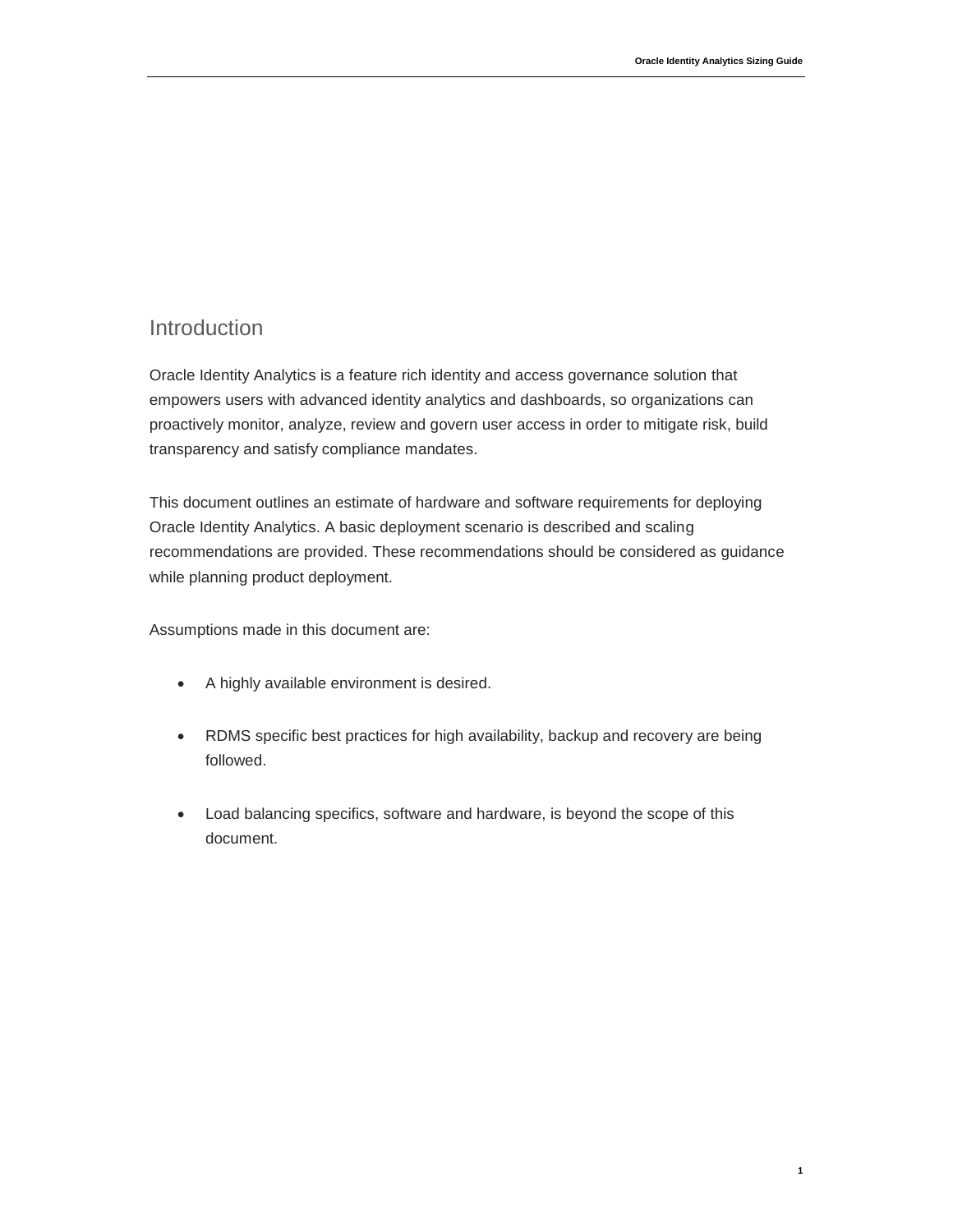# <span id="page-4-0"></span>Architecture Overview

Oracle Identity Analytics is a Java™ 2 Platform, Enterprise Edition (J2EE platform) web application. The J2EE platform consists of a set of industry-standard services, APIs, and protocols that provide the functionality for developing multi-tiered, web-based, enterprise applications. The division of tiers allows Oracle Identity Analytics to scale according to customer's performance demands. Oracle Identity Analytics uses the J2EE specification to build a flexible, scalable and fault-tolerant crossplatform solution. The main tiers of Oracle Identity Analytics are:

- **The Presentation tier** A web server layer rendering JSPs, JavaScript, XML etc. to present a UI accessible through various supported web browsers,
- **The Logic tier** A J2EE application server forms the middle tier where all business logic of Oracle Identity Analytics is implemented, and
- **The Data tier** The data tier usually consists of a standalone or clustered RDBMS environment utilizing Java Database Connectivity (JDBC) to integrate with the logic tier.

The Oracle Identity Analytics application resides on an application server and the central repository of application data resides on a database server. Figure 1 illustrates the architecture of Oracle Identity Analytics. Figure 2 represents sample architecture for deploying Oracle Identity Analytics.



Figure 1. Oracle Identity Analytics Technical Architecture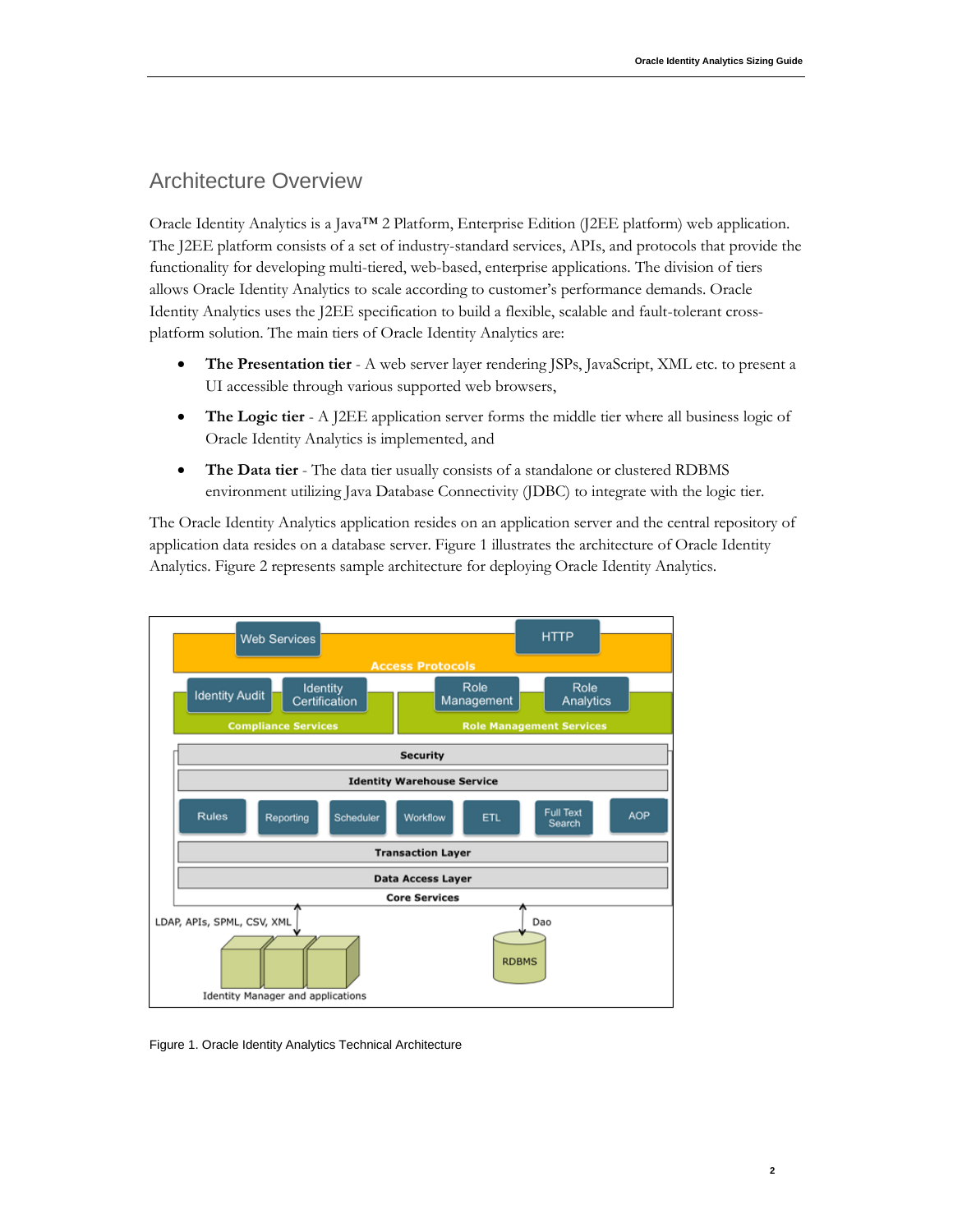

Figure 2. Sample Architecture for Deploying Oracle Identity Analytics

Typical Oracle Identity Analytics deployments comprise of the following components:

- A clustered web server load balanced using a load balancing router. End-users including administrators interact with Oracle Identity Analytics through these web servers.
- A clustered J2EE application server on which Oracle Identity Analytics is deployed.
- Oracle Identity Analytics uses a RDBMS as its data repository. Depending on the dataset size, the database server can be a standalone or clustered, as depicted in this sample architecture, the database is clustered. For optimized performance, the application servers and RDBMS are co-located, for example within the same subnet.
- In most cases, Oracle Identity Analytics is integrated with an Identity Management System. The integration with supported Identity Management Systems is beyond the scope of this document.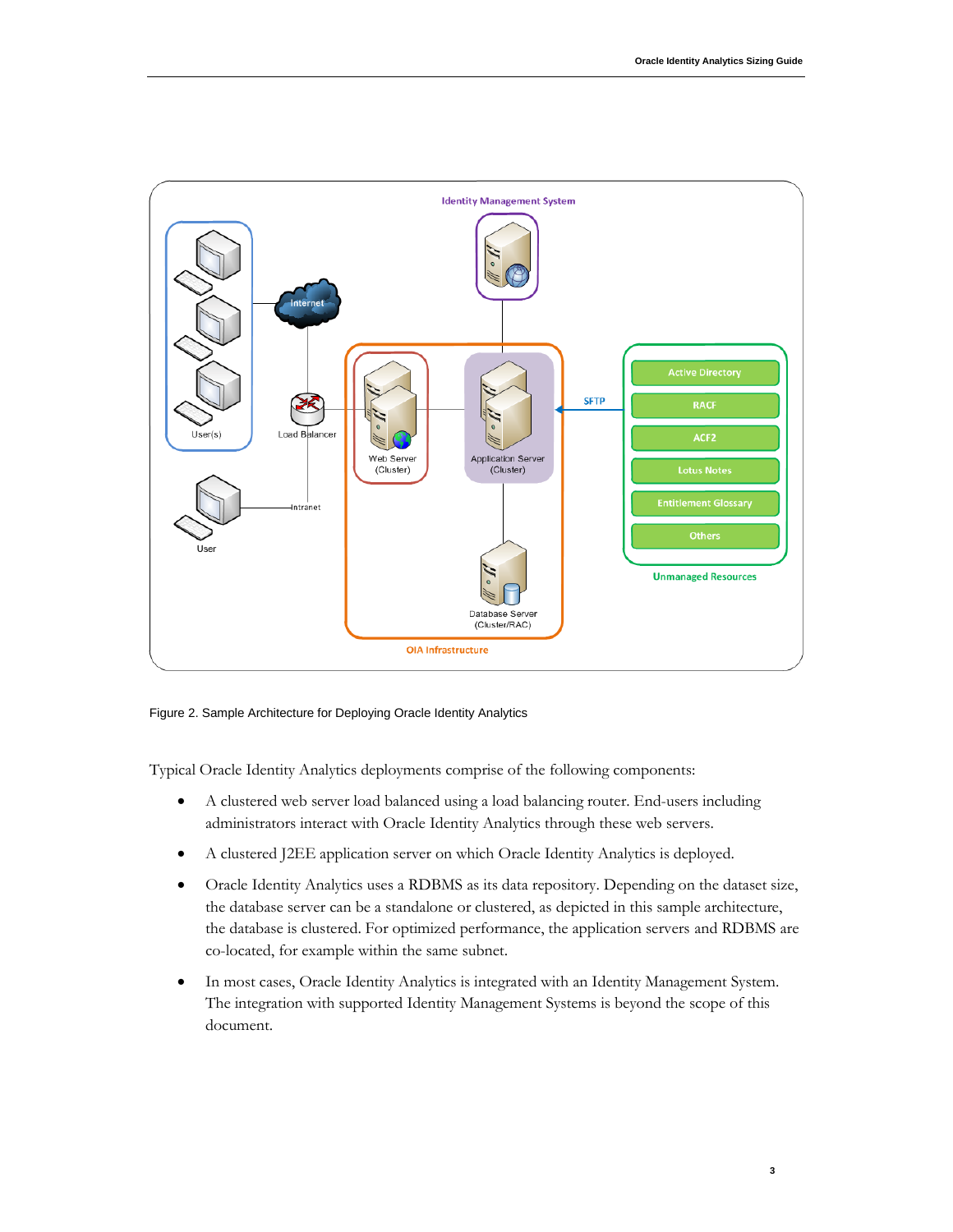Oracle Identity Analytics utilizes flat files from target systems such as RACF, AD, ACF2 etc. to build its Identity Warehouse. Typically, the target systems drop flat files on a shared location using SFTP, which is subsequently imported using Oracle Identity Analytics import process. Such target systems can be classified as unmanaged resources.

Additional infrastructure such as Single Sign-on servers, proxy servers etc. are not considered as part of the deployment.

# <span id="page-6-0"></span>Deployment Considerations

Oracle Identity Analytics performance depends on the load faced and response characteristics of each tier discussed in the previous section. Performance affecting factors are identified and discussed in the following sections. These factors should be considered during deployment planning.

### <span id="page-6-1"></span>Oracle Identity Analytics Web Client

The number of concurrent users accessing the system directly affects the web client performance. Performance is also affected by the activities being performed within each user session i.e. role provisioning, attestation, (Segregation of Duties) SoD monitoring, reporting & dashboarding, etc. Concurrent users and their system activities largely affect Central Processing Unit (CPU) and memory requirements of the application server.

### <span id="page-6-2"></span>Oracle Identity Analytics Server

The Oracle Identity Analytics server is a J2EE application server that uses J2EE technologies for interaction with end-users, target systems, database repository etc. Following are some areas of server operation that need to be considered during Oracle Identity Analytics sizing.

 Oracle Identity Analytics Import Process - Import jobs are created to populate the Oracle Identity Analytics Identity Warehouse. Data can be imported from a text file or by using direct connections to provisioning systems. Oracle Identity Analytics inserts or updates data in the warehouse, and archives all of the data feeds.

Importing a large data set can impose resource constraints on the application server e.g. CPU and memory usage, and the database e.g. an increase of the table-space size containing Oracle Identity Analytics repository.

 Oracle Identity Analytics Identity Certification - Identity certification is the process of reviewing user entitlements to ensure that users have not acquired entitlements that they are not authorized to have. Certifications can be scheduled to run on a regular basis to meet compliance requirements. Managers use the Identity Certification module to review their employees' entitlements to access applications and data. Based on changes reported by Oracle Identity Analytics, managers can authorize or revoke employee access, as needed.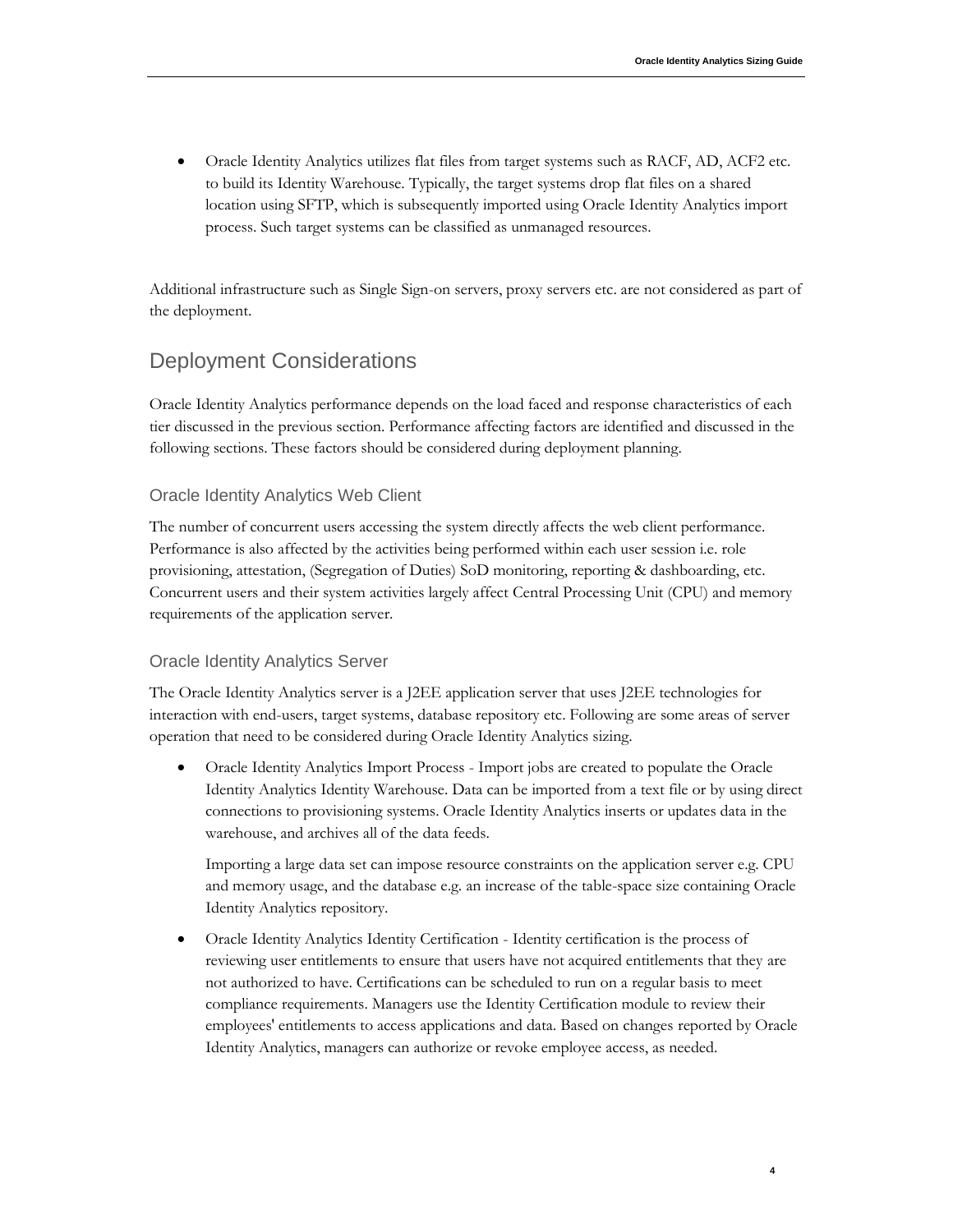Attestation of a data set of large user entitlements can affect Oracle Identity Analytics performance caused by resource constraints on the application server and database.

 Oracle Identity Analytics Identity Audit Process - The Identity Audit module is designed to detect segregation of duties (SoD) violations. A segregation of duties violation is a violation whereby a user account, a user attribute, or a role has been assigned two entitlements that should not be held in combination.

While the identity certification module enables managers to certify or revoke access of users, the identity audit module has a detection mechanism that monitors users' actual access to resources and captures any violations on a continuous basis. The software can also be programmed to conform to audit policies and report exceptions. It provides a summary of all exceptions, which helps security analysts, executives, or auditors accept or mitigate the exceptions.

In Oracle Identity Analytics, audit rules define violations. Audit rules are collected together to create an audit policy. User accounts and business structures are then scanned for audit policy violations. User accounts, user attributes, and roles that violate an identity audit policy are flagged and tracked until the violation is resolved.

## <span id="page-7-0"></span>Baseline Deployment

A baseline deployment of Oracle Identity Analytics for both the application server configuration and the database configuration is shown below:

| CPU              | Two Quad-Core (Minimum) |
|------------------|-------------------------|
| JVM Heap<br>Size | 16 GB (minimum)         |

#### **TABLE 2. DATABASE SERVER CONFIGURATION**

| CPU        | Two Six-Core (Minimum) |
|------------|------------------------|
| <b>RAM</b> | 16 GB (minimum)        |

Notes:

- Both Application server and database server operating system are 64-bit (required)
- WebLogic Managed Server (recommended)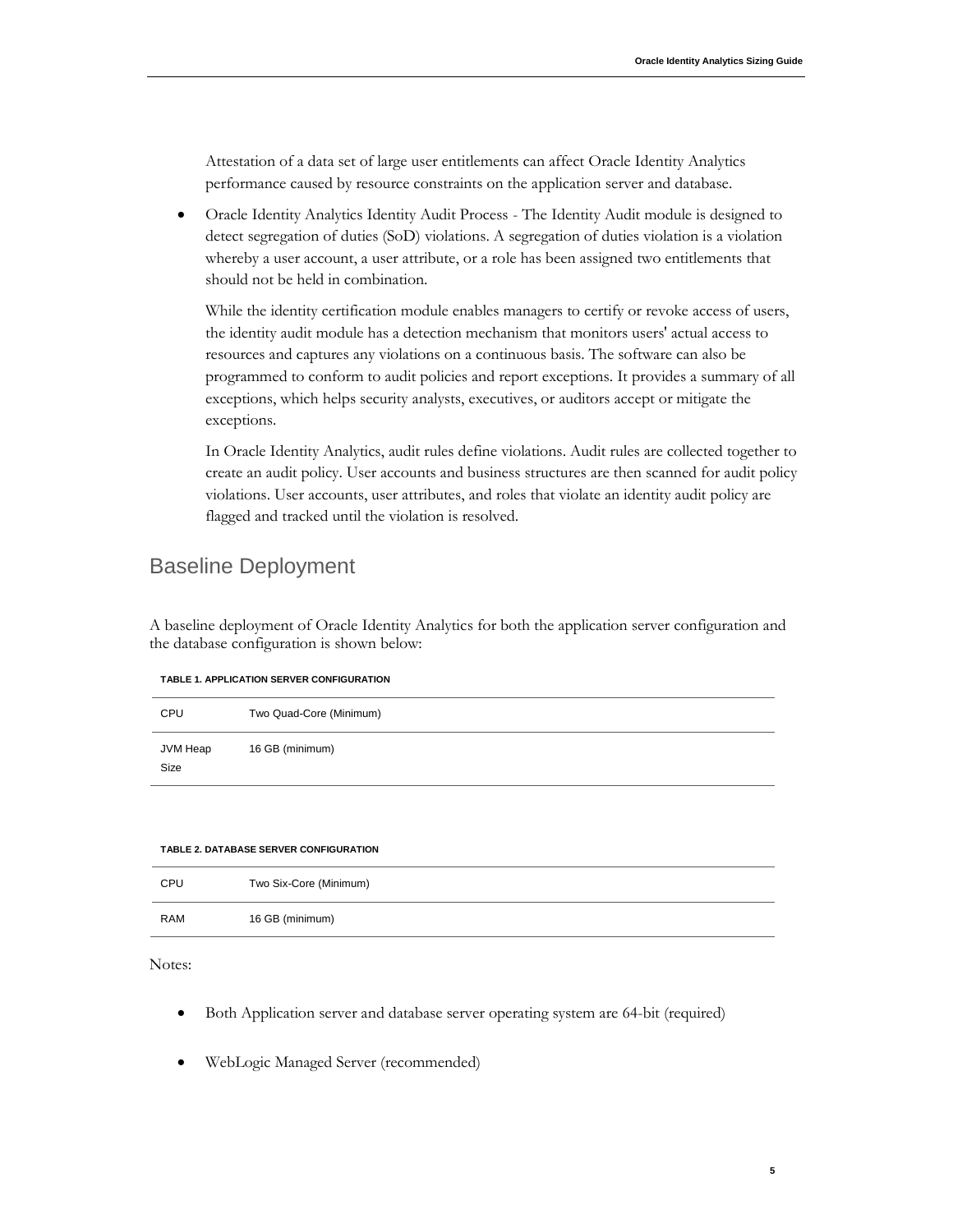**6**

- Java 64-bit JVM (required)
- Clustering might require load balancing routers and special networking configurations
- The database configuration may be RAC or non-RAC. It's recommended that customers follow the Oracle Maximum Availability architecture (MAA) recommendations for database high availability

# <span id="page-8-0"></span>Deployment Characteristics

The baseline configuration above supports the deployment characteristics shown in the table below.

| <b>Number Global Users</b>       | 1000000           |
|----------------------------------|-------------------|
| <b>OIA Users</b>                 | 1000              |
| <b>Accounts Per User</b>         | 100               |
| Resources                        | 500               |
| Roles                            | 5000              |
| Roles Requests Per Day           | 200               |
| Policies                         | 5000              |
| <b>Certifications Per Period</b> | 6000              |
| <b>Concurrent Operations</b>     | 100               |
| Identity Manager Integration     | None              |
| OIA Clustering                   | No                |
| Scheduled Background Jobs        | Normal Scheduling |
| Average GUI Response Time        | 5 Seconds         |
| <b>CPU Utilization</b>           | 60%               |

#### **TABLE 3. DEPLOYMENT CHARACTERISTICS**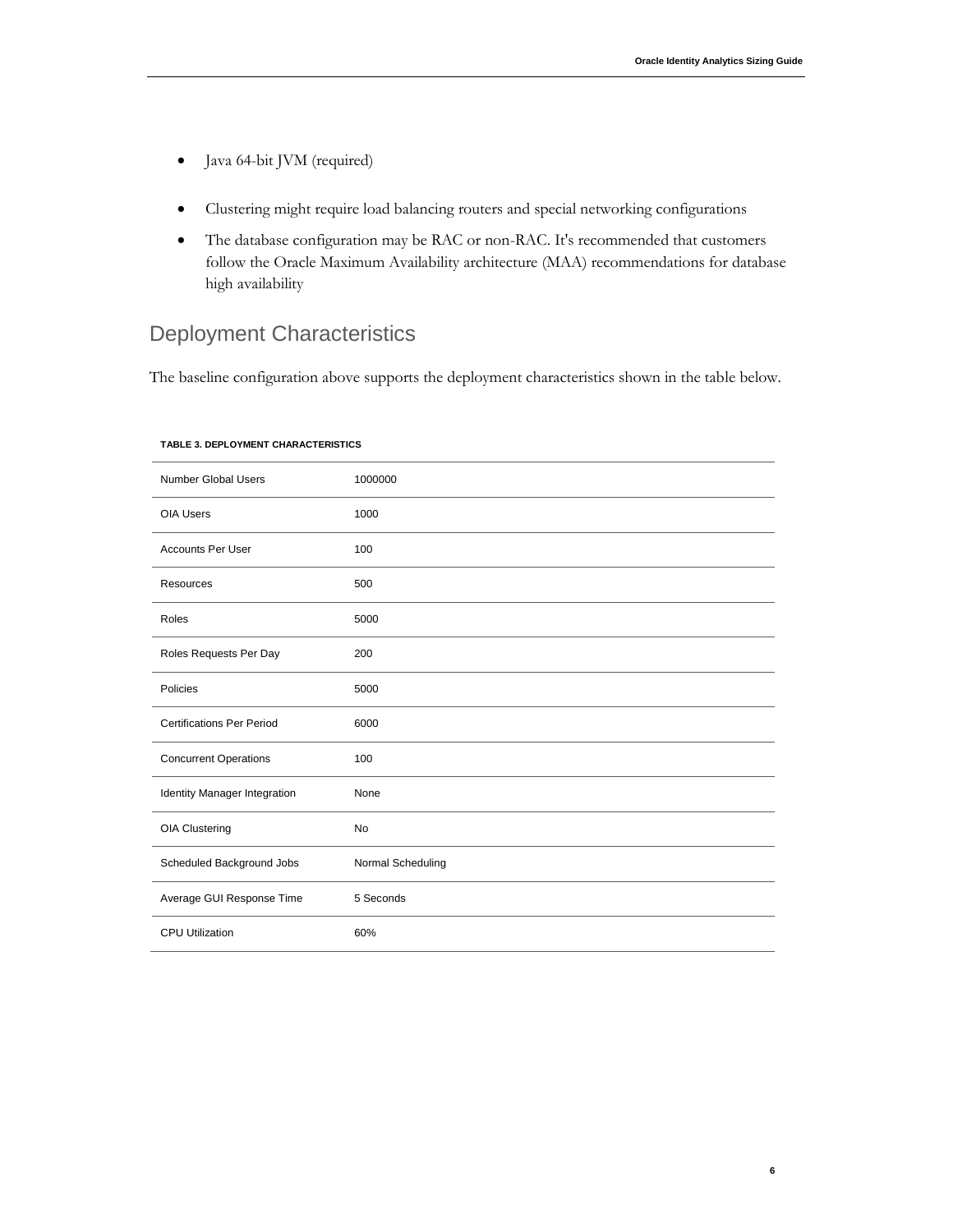# <span id="page-9-0"></span>Possible Deployment Scaling Factors

Using the above baseline configuration and deployment characteristics as a starting point, installations can scale their deployments both vertically and horizontally based on variety of factors:

- Anticipated global user population and OIA login users new growth
- Projected increase in number of concurrent operations, role requests and bulk operations
- Estimated growth of user attribute changes, number of roles and role membership changes
- Change in background job scheduling, both current job frequency increases and additional jobs being brought on line
- Increased volume in Certifications per period
- Integration with Identity Management Systems such as Oracle Identity Manager
- High availability requirements (clustering)

The items detailed above are just some of the more important factors affecting changes to the Oracle Identity Analytic's deployment baseline.

### <span id="page-9-1"></span>Application Server JVM Heap and RAM (Vertical Scaling)

In addition to changes in the possible deployment scaling factors mentioned above, increasing the JVM heap size in the Application Server baseline server might be required if JVM GC diagnostics show JVM garbage collection activity impacting server performance. Increasing the Application Server baseline server's RAM might be required if OS paging or other OS functions impact Application Server performance.

### <span id="page-9-2"></span>Application Server CPU (Horizontal Scaling)

Changes to the Application Server baseline server CPU infrastructure might be required if:

- Concurrent operations increase in number and are take longer to complete
- There are increases in background job scheduling requirements
- Current background jobs are taking longer to complete, or not completing in expected time
- GUI response time degrades
- Average CPU utilization above 60%

Possible solutions to Application Server CPU scaling are:

- Upgrading baseline Application Server CPU count and/or CPU core count
- Create Oracle Identity Analytic cluster and add additional baseline Application Server nodes to the cluster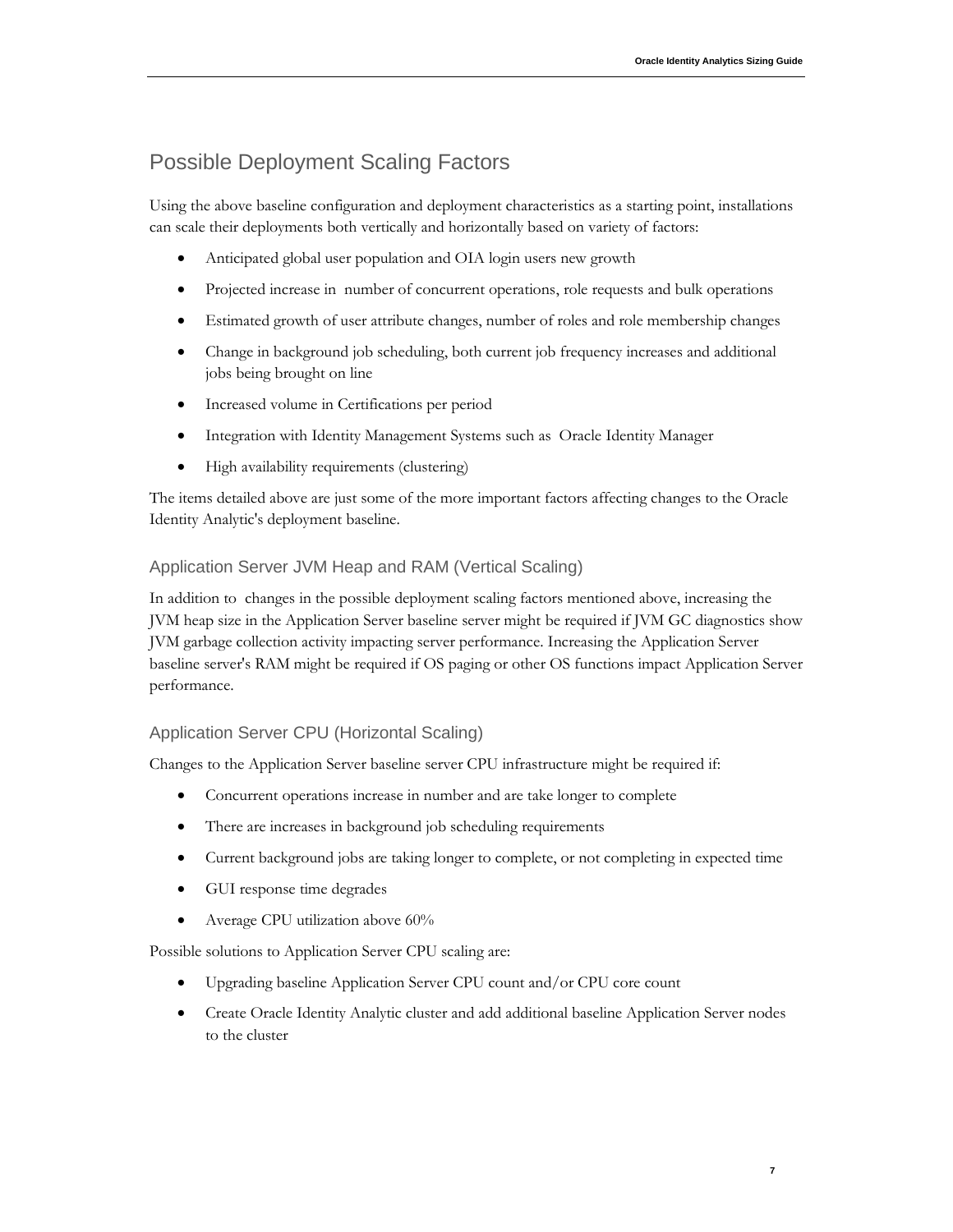**8**

### <span id="page-10-0"></span>Oracle Identity Analytics Database Size Calculation

<span id="page-10-1"></span>The following steps can be used to estimate DB size requirements for Oracle Identity Analytics deployment on an Oracle DB Server:

#### Calculate Account Objects

To calculate the number of account objects, substitute the corresponding values into the following formula:

Total Account Objects = Number of Resource Types x Number of Resources x Accounts per Resources

#### <span id="page-10-2"></span>Calculate Policy Objects

To calculate the number of policy objects, substitute the corresponding values into the following formula:

Total Policy Objects = Number of Resource Types x Number of Resources x Policies per **Resources** 

Note: Each policy version is an object, add number of policy versions during calculation of policy objects.

#### <span id="page-10-3"></span>Calculate Total Number of Objects

To calculate the total number of objects:

Total Number of Objects = Global User Objects + Total Account Objects + Total Policy Objects + Total Role Objects + Total Request Objects

Note: Each role version is an object, add number of role versions during calculation of role objects.

#### <span id="page-10-4"></span>Determine Database Disk Space Requirement

Objects are typically 120 KB in size, each report and certification is about 4 MB of data, and each Identity Audit (SoD) violation is about 500 KB in size. To calculate the approximate object disk space, substitute the corresponding values into the following formula:

Approximate Object Disk Space = Total Number of Objects x Size Per Object

Total DB Size = Approximate Object Disk Space + (Number of Certifications Annually x Size per Report) + (Number of Reports Annually x Size per Report) + (Avg. Number of SoD Violations x Size per Violation)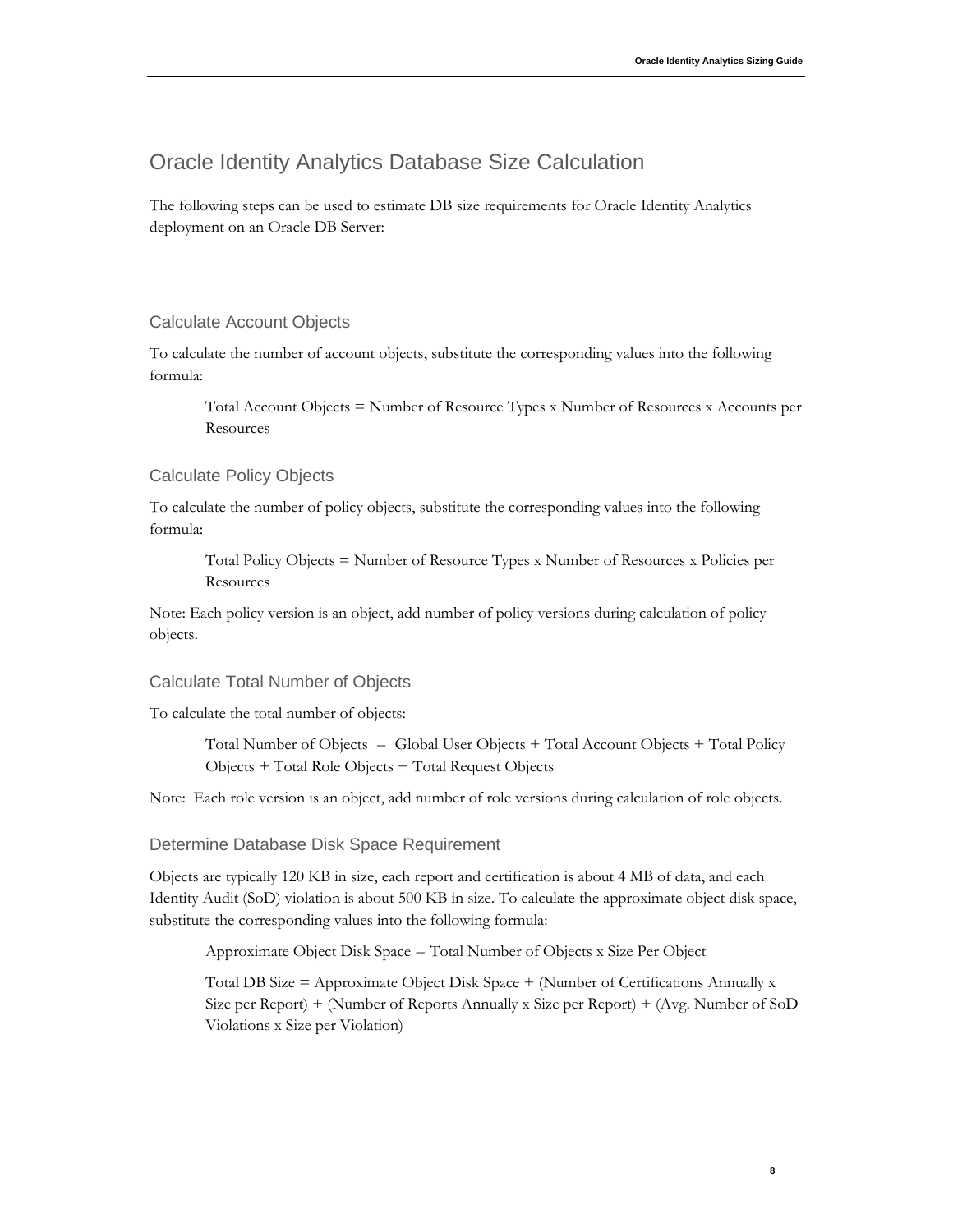As the number of accounts per user grows, the disk space increases exponentially. The space required depends on the following:

- Number of global users
- Number of accounts per user
- Number of resource types and resources

If Oracle Database Server is being utilized as Oracle Identity Analytics data repository, the automated snapshots using journaling and checkpoint systems add extra hard disk space requirements. Such data recovery constraints must also be factored into the database hard disk free-space requirements when sizing Oracle Identity Analytics implementation.

# <span id="page-11-0"></span>Oracle Database Tuning

### <span id="page-11-1"></span>Sample Instance Configuration Parameters

The following sample configuration parameter settings are based on a server with four CPUs (64 bit) and 8 or 20 gigabytes (GB) RAM. SGA, PGA size are limited by the underlying operating system restrictions on the maximum available memory in some platforms. See Support Note: Oracle Database Server and the Operating System Memory Limitations [ID 269495.1]

Note: In the Table below, ASMM denotes the Automatic Shared Memory Management feature available in Oracle Database 10g onward. It automatically distributes the memory among various subcomponents to ensure the most effective memory utilization. You should set the processes parameter to accommodate the Oracle Identity Analytics connection pool requirements configured in the file(s) dataaccess-context.xml and oim-11g-context.xml if Oracle Identity Manager integration is enabled.

| <b>PARAMETER</b>     | SUGGESTED INITIAL SETTING FOR ORACLE DATABASE 11G                                                                                                                                                                                                   |
|----------------------|-----------------------------------------------------------------------------------------------------------------------------------------------------------------------------------------------------------------------------------------------------|
| db block size        | 8192                                                                                                                                                                                                                                                |
| <b>Memory Target</b> | Using Automatic Memory Management feature in Oracle Database 11g, the MEMORY_TARGET<br>and MEMORY MAX TARGET parameters can be used to manage the SGA and PGA together.<br>Recommended value is 6 GB. For maximum value, use the following formula: |
|                      | MEMORY TARGET/MEMORY MAX TARGET=Total Memory X 80% or 20GB (which<br>ever is greater)                                                                                                                                                               |
|                      | Assuming that the computer has the Oracle Identity Analytics database as the primary consumer.                                                                                                                                                      |
|                      | When considering MEMORY_TARGET for managing the database memory components,                                                                                                                                                                         |
|                      | SGA TARGET and PGA AGGREGATE TARGET can be left unallocated, which is 0.                                                                                                                                                                            |
| sga_content          | If you use ASMM available in Oracle Database 10g onward, then the SGA components can be<br>managed by specifying the SGA_TARGET and SGA_MAX_SIZE parameters. PGA is managed                                                                         |

#### **TABLE 4. SAMPLE CONFIGURATION PERIMETERS**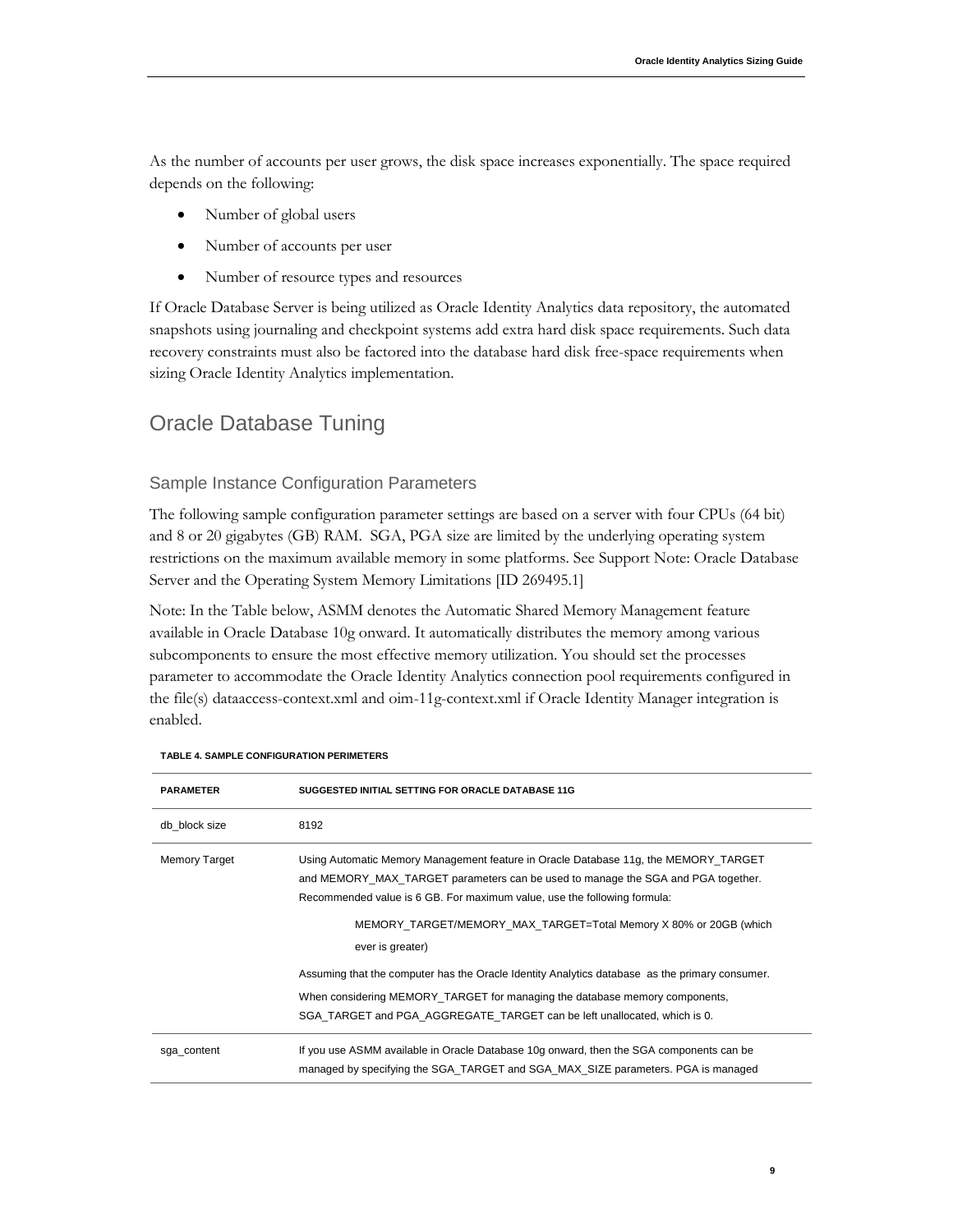|                                   | separately through PGA_AGGREGATE_TARGET. Use any one of the two memory management<br>approaches depending on the Oracle Database version: |
|-----------------------------------|-------------------------------------------------------------------------------------------------------------------------------------------|
|                                   | MEMORY_TARGET available in Oracle Database 11g<br>$\bullet$                                                                               |
|                                   | SGA_TARGET/PGA_AGGREGATE_TARGET ratio available in Oracle Database 10g<br>$\bullet$<br>onward                                             |
|                                   | Use Oracle ASMM. Minimum value is 4 GB. For maximum value, use the following formula:                                                     |
|                                   | SGA_TARGET = Total Memory X 80% X 60% or 16 GB (which ever is greater)                                                                    |
|                                   | Assumptions:                                                                                                                              |
|                                   | An overall memory cap of 20 GB for the Oracle Identity Analytics database to run                                                          |
|                                   | The computer has the Oracle Identity Analytics database as the primary consumer                                                           |
| sga_max_size                      | 10 GB                                                                                                                                     |
| pga_aggregate_target              | Minimum value is 2 GB. For maximum value, use the following formula:                                                                      |
|                                   | PGA_TARGET = Total Memory X 80% X 40% or 4 GB (which ever is greater)                                                                     |
|                                   | Assuming that the computer has the Oracle Identity Analytics database as the primary consumer.                                            |
| db_keep_cache_size                | 800 MB                                                                                                                                    |
| log_buffer                        | 15 MB                                                                                                                                     |
| cursor sharing                    | <b>FORCE</b>                                                                                                                              |
| open_cursors                      | 2000                                                                                                                                      |
| session_cached_cursors            | 800                                                                                                                                       |
| qyery_rewrite_integrated          | <b>TRUSTED</b>                                                                                                                            |
| db_file_multiblock_read_<br>count | 16                                                                                                                                        |
| db_writer_process                 | $\overline{2}$                                                                                                                            |
| Processes                         | Based on connection pool settings (see note above)                                                                                        |

Note: These memory parameter values are ball-park figures. As a database administrator, you can also refer to the memory advisors to manage and tune the database.

### <span id="page-12-0"></span>Redo-Log File

Depending on the number of certifications configured in Oracle Identity Analytics, the volume of database transactions and commits during certification periods can be high. In those situations, it is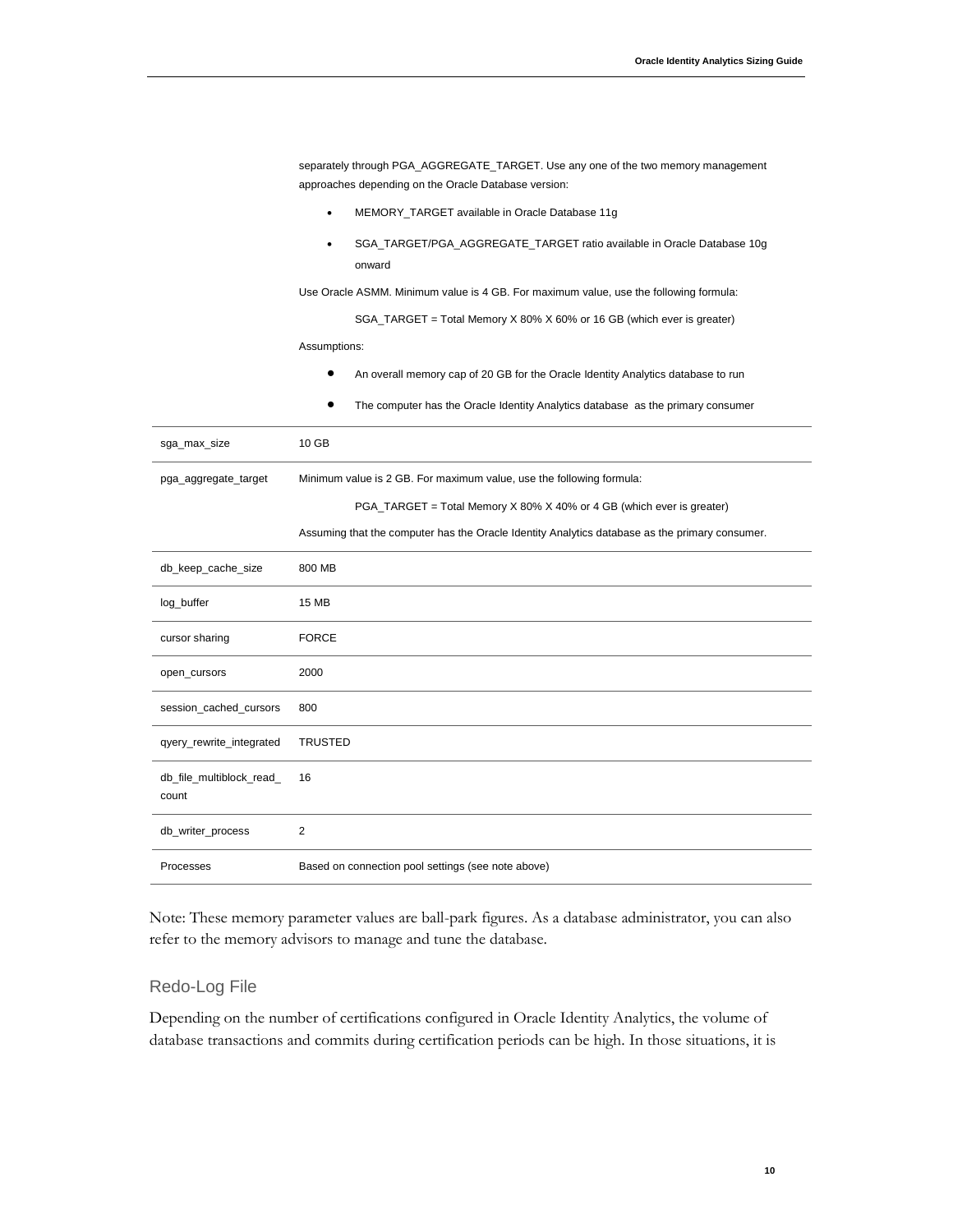recommended you use multiple redo-log files. The total allocated redo-log space should be 1GB to 2GB.

Oracle recommends use of at least three redo log groups with redo log members of at least 500 MB in size. The multiplexing and the exact number of members and disk space for each member can be considered in accordance with the planning for failure

### <span id="page-13-0"></span>Other Oracle Database Tuning Resources

See Oracle Identity Manager Performance Tuning and Best Practices Guide (chapter 24).

### <span id="page-13-1"></span>**Conclusion**

Oracle Identity Analytics is a scalable, cost-effective, secure and flexible identity and access governance solution that could be tailored as per requirements. Oracle Identity Analytics 11*g* offers significant architectural innovations that allow the solution to scale horizontally and vertically and provide high performance and availability. The combination of Oracle Identity Analytics' innovative use of standards-based technologies and Oracle Database ensure that customers following the sizing guidelines achieve the optimal deployment.